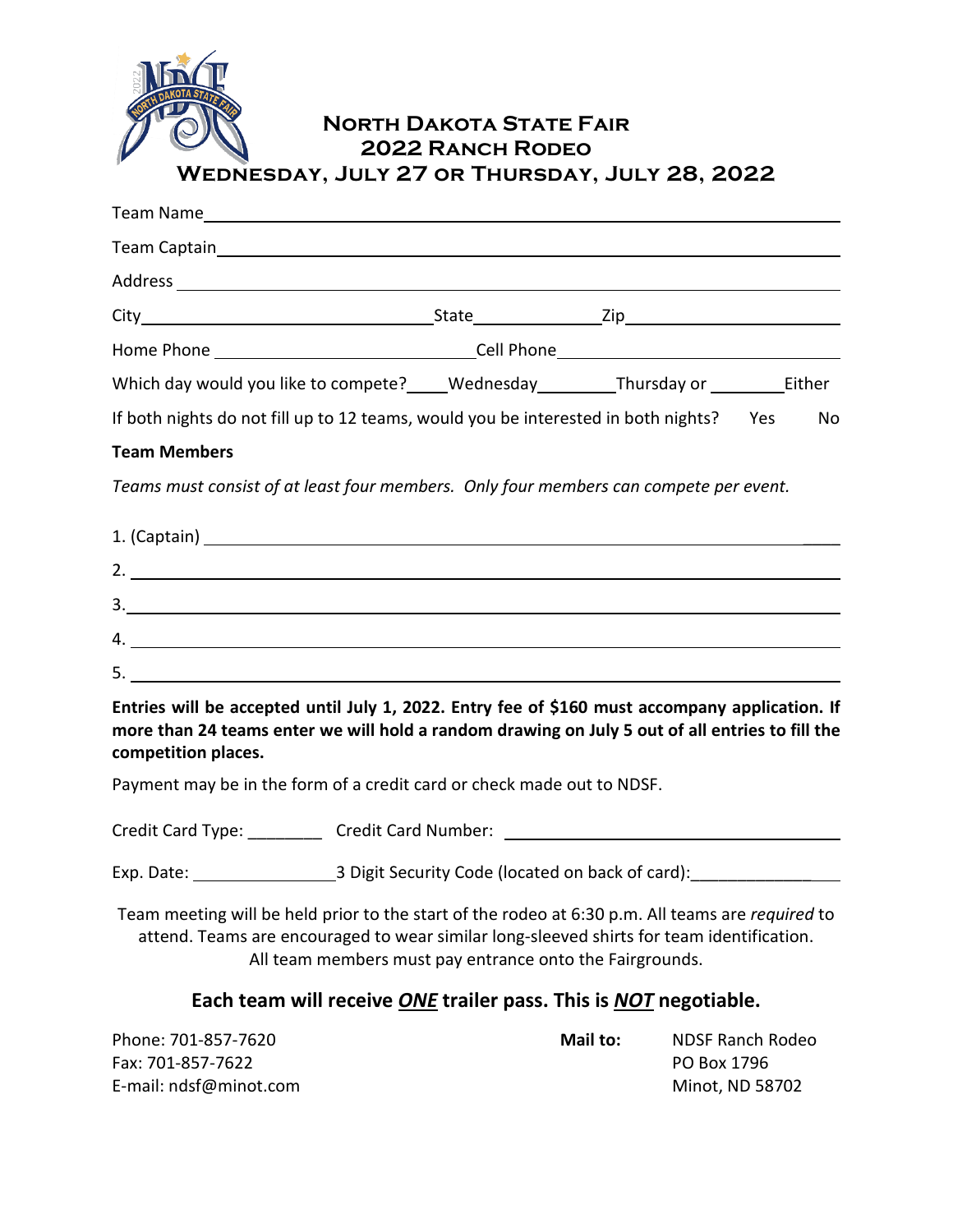## North Dakota State Fair 2022 Ranch Rodeo

#### **GENERAL RULES**

- **1.** Contestants must wear long sleeve shirts, cowboy hats, and boots.
- **2.** No smoking or alcohol in arena.
- **3.** No unsportsmanlike conduct.
- **4.** No roughing or abusing stock. Judges' decisions are final.
- **5.** Cattle must be behind line before whistle blows.
- **6.** Cattle must cross line before animal can be roped. Once cattle cross line they can be roped anywhere in the arena. (Even if it returns to the starting area)
- **7.** Contestants must not interfere with other team or they will be disqualified, this is under the discretion of the judges on ropes hitting each other.
- **8.** Contestants cannot carry spare rope on saddle.
- **9.** If an event is stopped because of an accident or injury, there will be a 30 second penalty and teams will restart lap and tap.
- **10.** If the contestant is unable to compete due to injury, the team must use existing members only, or compete with three members.
- **11.** When there are two teams competing head-to-head, teams do not have to sort behind the line, but they cannot rope the steer until it crosses the line. Must not interfere with the other teams designated steer, if a team member is purposefully interfering with other teams designated steer their team will be disqualified.
- **12.** Any illegal head catch; rope must be thrown away immediately or be DISQUALIFIED.
- **13.** Entry fees must be paid before first event or the team will not be allowed to compete.
- **14.** All Stock will be drawn for and posted before rodeo. (Contestants will know what stock they compete on before Rodeo)
- **15.** Only 2 contestants from each team may cross line and line out after steer. Other team members must remain far enough back not to interfere with opposing teams lead ropers. Only after your own teams lead roper throws and misses and that roper pulls out or pulls up, can another team member move into position rope.
- **16.** When one team catches their animal, all of the OTHER team members can move in, and whole team can chase their animal.
- **17.** If rope rule is in place contestants must throw down their rope before, or as they are dismounting. Failure to throw down rope will result in a 30 second penalty.

#### **SCORING AND PRIZES**

- All participating teams must enter all five events in order to be eligible for prizes
- Events include: Trailer Relay Race, Trailer Loading, Team Mugging, Range Branding, &Wild Cow Milking
- Points will be awarded as follows, if there are 12 teams.

| $0 \t 1^{st} - 12$ | $0 \t 5^{th} - 8$ | $0 \t 9^{th} - 4$  |
|--------------------|-------------------|--------------------|
| $0 \t 2^{nd} - 11$ | $0 6^{th} - 7$    | $0 \t 10^{th} - 3$ |
| $0 \t 3^{rd} - 10$ | $0 \t 7^{th} - 6$ | $0 \t 11^{th} - 2$ |
| $0 \t 4^{th} - 9$  | $0 \t 8^{th} - 5$ | $0 \t 12^{th} - 1$ |

- The team accumulating the most points will be the champions.
- If a team gets a no time or DQ they will receive 0 points.
- The total winnings payout will be \$3,160:  $1^{st}$  \$1,300  $2^{nd}$  \$900  $3^{rd}$  \$700  $4^{th}$  \$260
- First place team will receive up to 4 buckles for overall win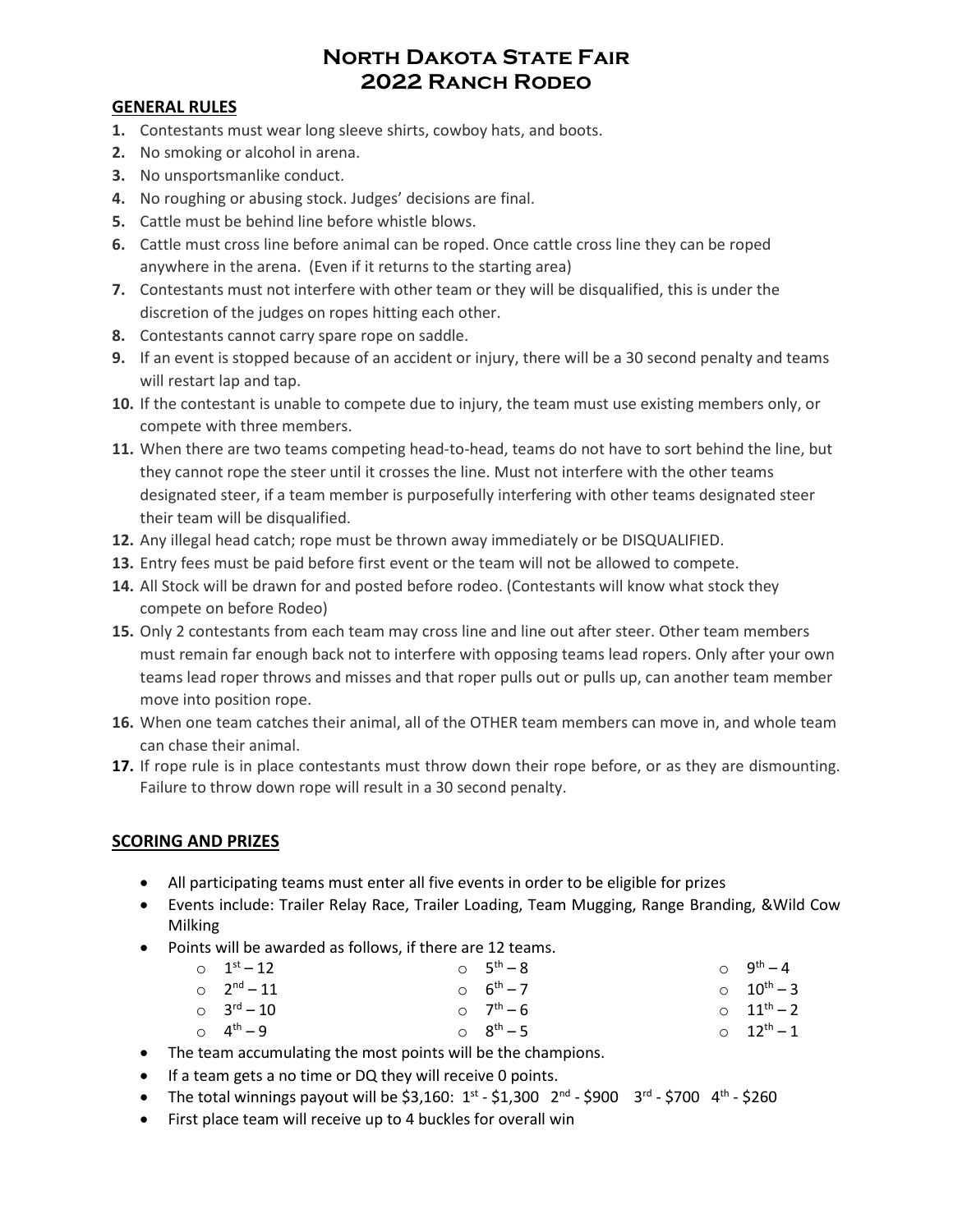# NDSF Ranch Rodeo Championships Events and Rules

#### **Trailer Relay Race**

- **1.** Two trailers, each with 4 saddled and bridled horses loaded in the trailer, with the tail gates latched are in the arena. All team members are in their respective pickup cabs with ALL doors closed completely, OR all 4 contestants standing around the front of the Pickup (in front of the WINDSHIELD) with BOTH HANDS on the HOOD.
- **2.** The time will start when the arena director blows the whistle. All contestants race out of the truck and unload their horses from the trailer.
- **3.** The first rider makes a lap around the arena with the baton. The rider must ride outside the barrel on the other end of the arena. They must exit &enter their designated area between the trailer and their barrels. When the rider reaches the designated area behind the trailer (the area may be marked by barrels, cones or chalk line) Contestant hands the baton to the next rider, and so on…
- **4.** Contestants can load their horses as they finish their laps. Time will stop when all contestants have completed a lap, loaded their horses, and returned to the pickup. All riders must be in the pickup with ALL of the doors shut, OR Time will stop when all 4 contestants return to the front of the Windshield with BOTH HANDS on the HOOD.
- **5.** No contestants will be standing, mounting, or dismounting outside of their own barrels or Cones. If a contestant rides inside the opposite team's barrel, the team will be disqualified.

**Note:** If the baton is dropped inside the exchange area any team member may hand the baton to the rider. If it is dropped outside of this area, the rider must retrieve the baton himself. The baton MUST be passed in the exchange area.

#### **Trailer Loading**

- **1.** All cattle in the arena will be numbered prior to the rodeo. All cattle will be held at one end of the arena with the trailer parked at the opposite end.
- **2.** When the whistle is blown, the team will chase steer across line before roping. Once the steer has crossed the line it can be roped anyplace in the arena. (Even if it returns to starting area) Then steer can be roped and loaded in designated trailer. The door of the trailer cannot be opened until the steer is roped with a legal head catch.
- **3.** Must have a legal head catch. Illegal head catches must be thrown away immediately, if not thrown away immediately, team will be disqualified.
- **4.** Time will stop when the tail gate is latched with only the designated steer in the trailer. No team members or horses can be in the trailer for the time to be called. (Rope may be left on the steer) **Note:** Cattle will be pulled or pushed into the trailer.
- *No excessive abuse to the cattle will be tolerated. Teams will be disqualified if this rule is not followed.*

#### **Team Mugging**

- **1.** Any number of members may be mounted for the event. Cattle are held behind a starting line. All stock in the arena will be numbered and a designated number will be announced. Time will start when the whistle is blown.
- **2.** When the whistle is blown the team will chase the steer across the line before roping. Once the steer has crossed the line it can be ROPED or BULLDOGGED anyplace in the arena (even if it returns to the starting area) then the steer can be mugged. (Thrown down) If the steer is roped, it must be a legal head catch. Illegal catches must be thrown away immediately, if not thrown away immediately team will be disqualified.